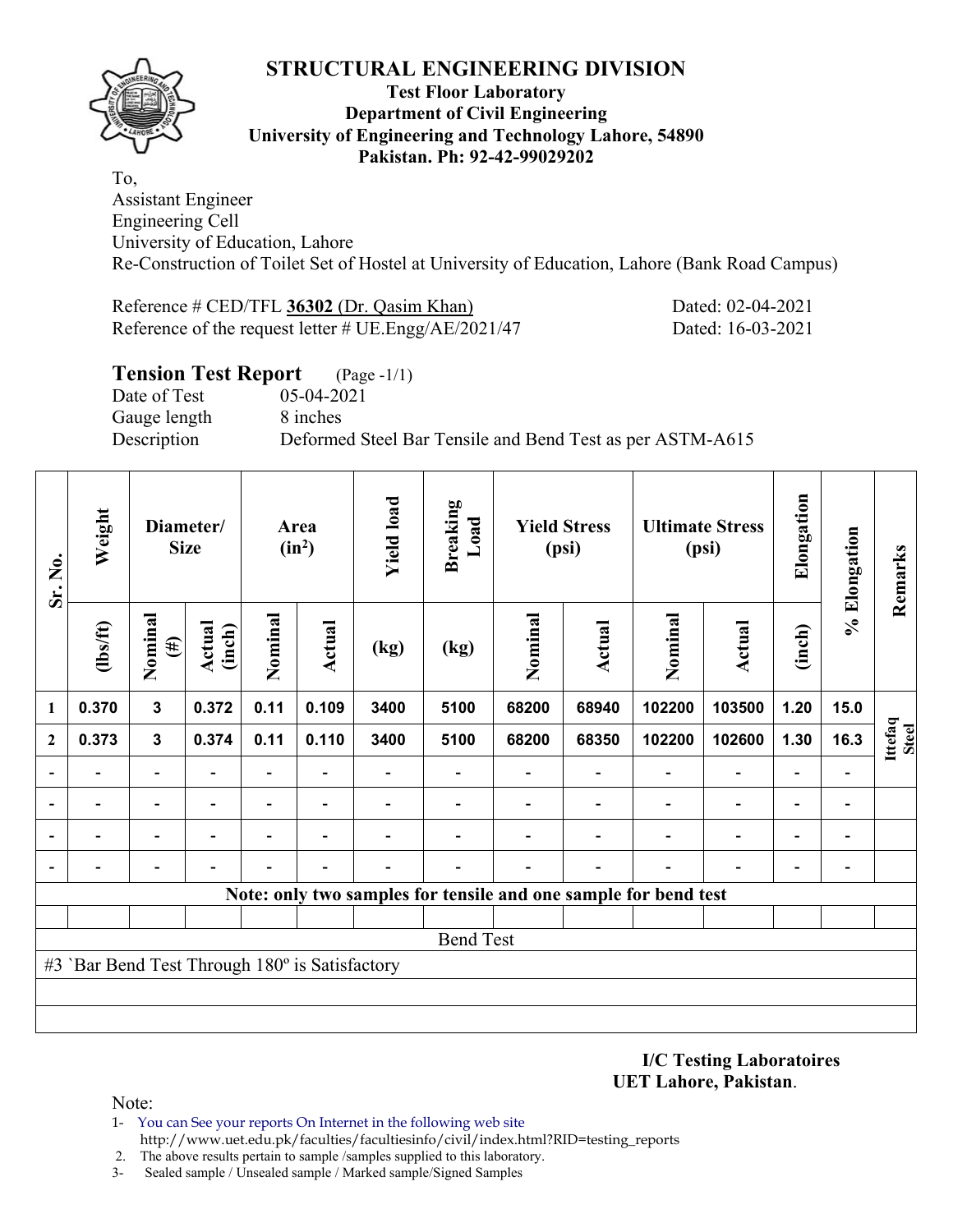### **STRUCTURAL ENGINEERING DIVISION Test Floor Laboratory Department of Civil Engineering University of Engineering and Technology Lahore, 54890 Pakistan. Ph: 92-42-99029202**

To, Construction Manager NESPAK Establishment of Punjab Local Government Academy Building - Lahore

Reference # CED/TFL **36305** (Dr. Qasim Khan) Dated: 02-04-2021 Reference of the request letter # 3976/13/MHK/01/227 Dated: 19-03-2021

# **Tension Test Report** (Page -1/1)

Date of Test 05-04-2021 Gauge length 8 inches

Description Deformed Steel Bar Tensile and Bend Test as per ASTM-A615

| Sr. No.                                        | Weight                                                         | Diameter/<br><b>Size</b> |                  | Area<br>$(in^2)$ |                          | <b>Yield load</b> | <b>Breaking</b><br>Load      | <b>Yield Stress</b><br>(psi) |                          | <b>Ultimate Stress</b><br>(psi) |                          | Elongation               | % Elongation             | Remarks |
|------------------------------------------------|----------------------------------------------------------------|--------------------------|------------------|------------------|--------------------------|-------------------|------------------------------|------------------------------|--------------------------|---------------------------------|--------------------------|--------------------------|--------------------------|---------|
|                                                | $\frac{2}{10}$                                                 | Nominal<br>$(\#)$        | Actual<br>(inch) | Nominal          | Actual                   | (kg)              | (kg)                         | Nominal                      | Actual                   | Nominal                         | <b>Actual</b>            | (inch)                   |                          |         |
| 1                                              | 0.384                                                          | $\mathbf{3}$             | 0.379            | 0.11             | 0.113                    | 4300              | 5200                         | 86200                        | 84060                    | 104200                          | 101700                   | 1.00                     | 12.5                     |         |
|                                                | $\overline{\phantom{0}}$                                       | $\overline{\phantom{a}}$ | $\blacksquare$   | -                | $\overline{\phantom{0}}$ |                   | $\qquad \qquad \blacksquare$ |                              | $\overline{\phantom{a}}$ | $\overline{\phantom{a}}$        | $\overline{\phantom{a}}$ | $\blacksquare$           | $\blacksquare$           |         |
|                                                | ۰                                                              | -                        |                  |                  | $\overline{\phantom{0}}$ |                   |                              |                              |                          | $\overline{\phantom{0}}$        | $\overline{\phantom{a}}$ | -                        | $\blacksquare$           |         |
| ۰                                              | $\blacksquare$                                                 | $\overline{\phantom{a}}$ | $\blacksquare$   |                  | $\overline{\phantom{a}}$ |                   |                              |                              |                          | $\overline{\phantom{0}}$        | $\overline{\phantom{a}}$ | $\overline{\phantom{0}}$ | $\overline{\phantom{a}}$ |         |
|                                                | $\overline{\phantom{0}}$                                       | $\overline{\phantom{a}}$ |                  | $\blacksquare$   | $\blacksquare$           |                   |                              |                              |                          | $\overline{\phantom{0}}$        | $\overline{\phantom{a}}$ | Ξ.                       | $\overline{\phantom{a}}$ |         |
|                                                | $\overline{\phantom{0}}$                                       | $\overline{\phantom{0}}$ |                  |                  | $\overline{\phantom{0}}$ | -                 |                              |                              | ۰                        | $\overline{\phantom{0}}$        | $\overline{\phantom{a}}$ | $\blacksquare$           | $\overline{\phantom{a}}$ |         |
|                                                | Note: only one sample for tensile and one sample for bend test |                          |                  |                  |                          |                   |                              |                              |                          |                                 |                          |                          |                          |         |
|                                                |                                                                |                          |                  |                  |                          |                   |                              |                              |                          |                                 |                          |                          |                          |         |
| <b>Bend Test</b>                               |                                                                |                          |                  |                  |                          |                   |                              |                              |                          |                                 |                          |                          |                          |         |
| #3 'Bar Bend Test Through 180° is Satisfactory |                                                                |                          |                  |                  |                          |                   |                              |                              |                          |                                 |                          |                          |                          |         |
|                                                |                                                                |                          |                  |                  |                          |                   |                              |                              |                          |                                 |                          |                          |                          |         |
|                                                |                                                                |                          |                  |                  |                          |                   |                              |                              |                          |                                 |                          |                          |                          |         |

**I/C Testing Laboratoires UET Lahore, Pakistan**.

Note:

1- You can See your reports On Internet in the following web site http://www.uet.edu.pk/faculties/facultiesinfo/civil/index.html?RID=testing\_reports

2. The above results pertain to sample /samples supplied to this laboratory.

3- Sealed sample / Unsealed sample / Marked sample/Signed Samples